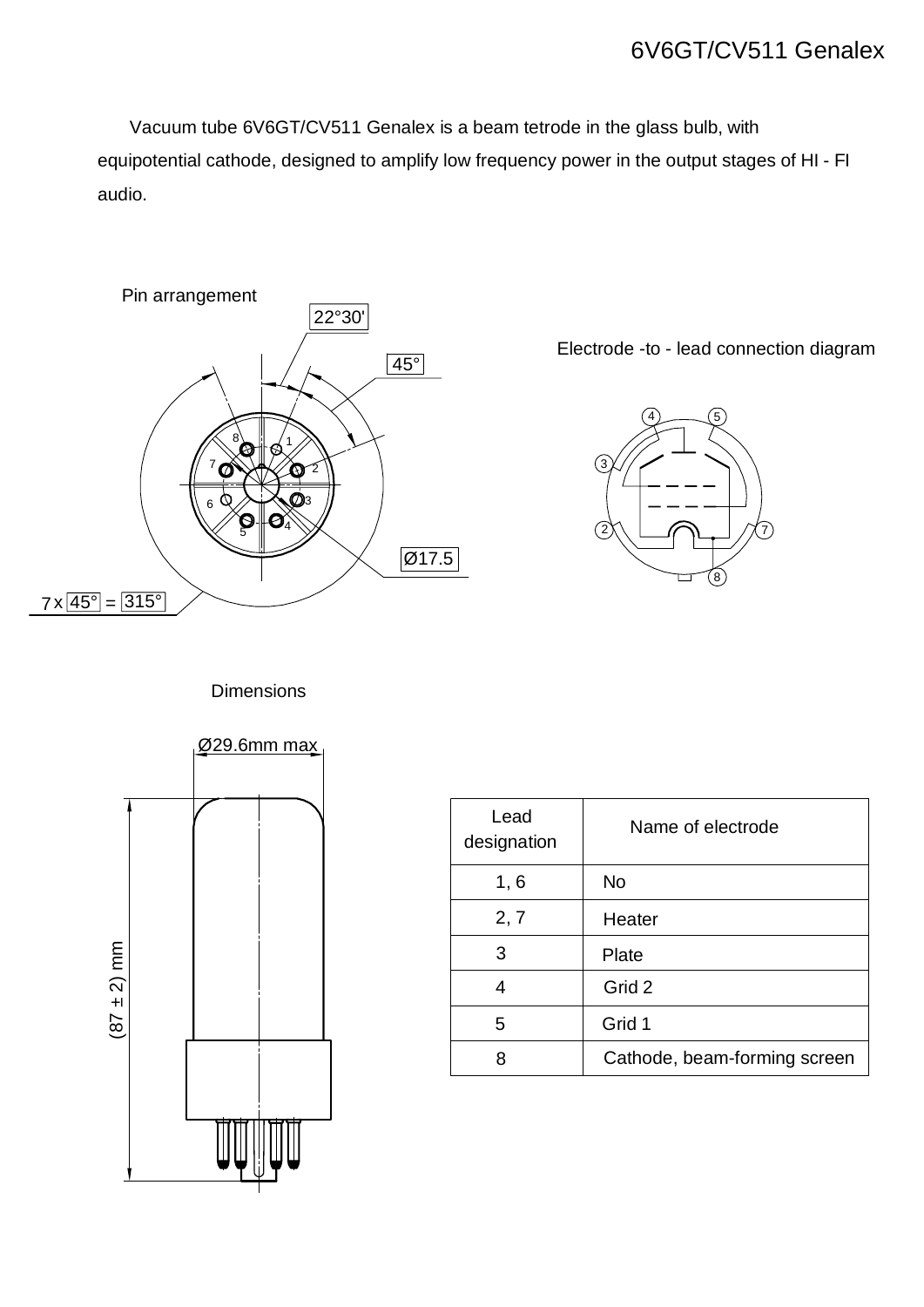## Electrical parameters

| Parameters, conditions and units                                                                                                                                                                                                        |     | Nominal |  |
|-----------------------------------------------------------------------------------------------------------------------------------------------------------------------------------------------------------------------------------------|-----|---------|--|
|                                                                                                                                                                                                                                         |     | max     |  |
| First grid reverse current, µA (at: filament voltage 6.3 V<br>plate voltage 250 V, first grid voltage minus 12.5 V,<br>second grid voltage 250 V, first grid circuit resistance 0.1 MΩ)                                                 |     | 2.0     |  |
| Heater current, mA                                                                                                                                                                                                                      | 460 | 530     |  |
| Plate current, mA (at: filament voltage 6.3 V,<br>plate voltage 250 V, first grid voltage minus 12.5 V,<br>second grid voltage 250 V)                                                                                                   | 38  | 46      |  |
| Second grid current, mA (at: filament voltage 6.3 V,<br>plate voltage 250 V, first grid voltage minus 12.5 V,<br>second grid voltage 250 V)                                                                                             |     | 8.0     |  |
| Output power, W (at: filament voltage 6.3 V,<br>plate voltage 250 V, first grid voltage minus 12.5 V,<br>second grid voltage 250 V, plate circuit resistance 5.0 kΩ<br>first grid alternating voltage, efficacious 8.8 V)               | 3.4 |         |  |
| Output power at low voltage, W (at: filament voltage 5.7 V<br>plate voltage 250 V, first grid voltage minus 12.5 V,<br>second grid voltage 250 V, plate circuit resistance 5.0 kΩ<br>first grid alternating voltage, efficacious 8.8 V) | 2.9 |         |  |
| Slope of characteristic, mA/V (at: filament voltage 6.3 V,<br>anode voltage 250 V, first grid voltage minus 12.5 V,<br>second grid voltage 250 V)                                                                                       | 3.0 | 5.2     |  |
| Cahtode - heater insulation resistance, $M\Omega$<br>(at: filament voltage 6.3 V, cathode -heater voltage $\pm$ 100 V)                                                                                                                  |     |         |  |

## Operating conditions limits

| Parameters, units                                       |     | Nominal |  |
|---------------------------------------------------------|-----|---------|--|
|                                                         |     | max     |  |
| Filament voltage, V                                     | 5.7 | 7.0     |  |
| Cathode - heater voltage, V                             |     | ±180    |  |
| Power dissipation at the plate, W                       |     | 13.2    |  |
| Power dissipation at the second grid, W                 |     | 2.2     |  |
| First grid circuit resistance, $M\Omega$                |     |         |  |
| fixed bias                                              |     | 0.1     |  |
| self - bias                                             |     | 0.51    |  |
| Temperature at the most heated part of the envelope, K° |     | 483     |  |